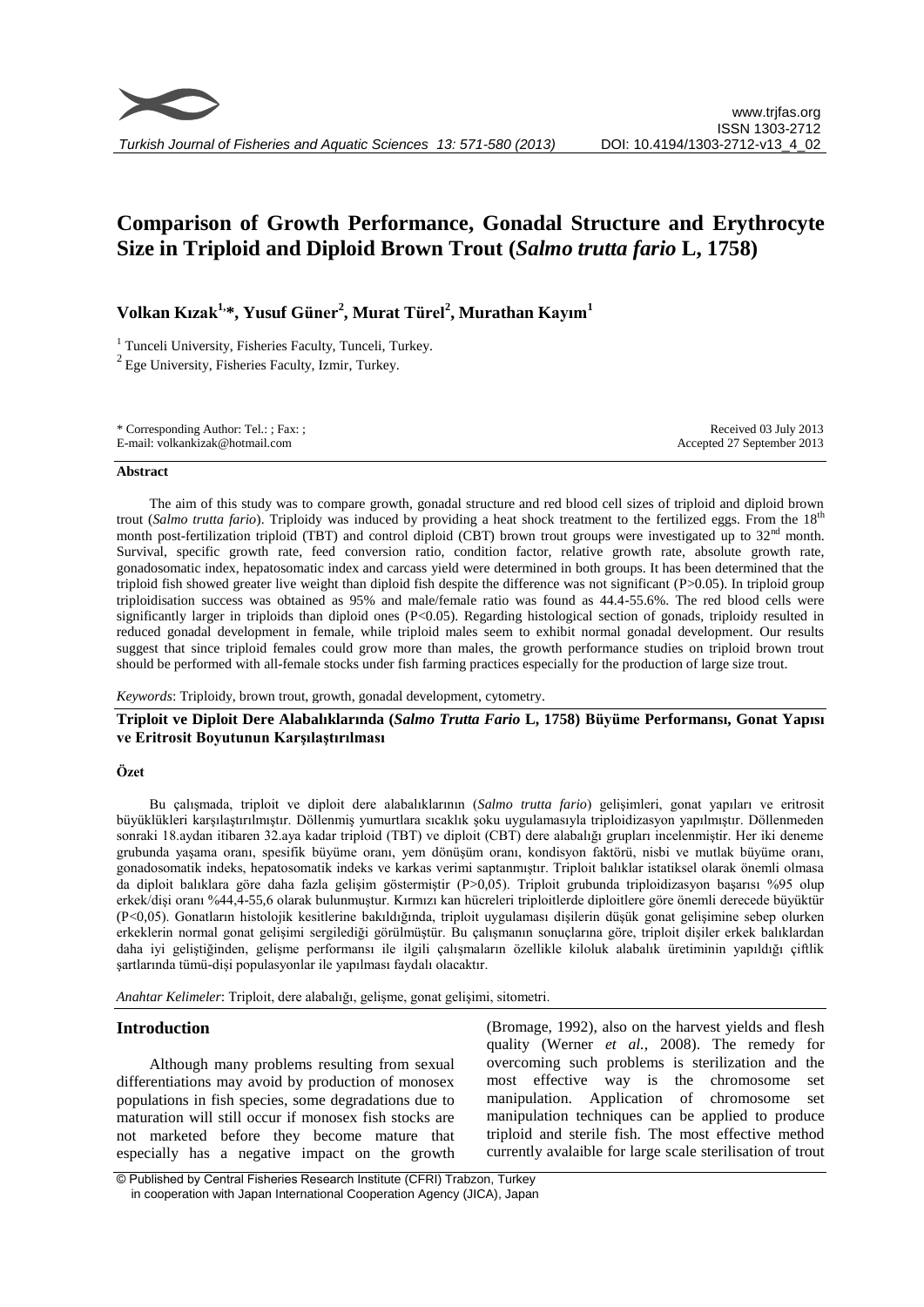is the induction of triploidy (Crozier and Moffett, 1989; Lincoln, 1996). Inducing triploidy is the only practical means in which to sterilize large numbers of fish without using of potentially harmful chemicals or radiation (Benfey, 1988). In this method, the main aim is to produce sterile fish by using normal spermatozoa. Triploidization technique that sterilization can be achieved by administration of an environment shock shortly after post fertilization. Therefore, degradations due to sexual maturation are overcome by triploidy technique (Piferrer *et al.*, 2009). Triploidy can be induced by one of shocks such as thermal (heat or cold), mechanical (pressure) or chemical (cytochalasin B) used for the retention of the second polar body during the second meiosis phase, then three chromosome sets can be generated for every embryonic cells (Johnstone, 1992). The heat shock has extensively been used on salmonidae species. Chromosome manipulations have been implemented in salmonids such as rainbow trout, Atlantic salmon, pink salmon, coho salmon, brown trout and arctic charr, so as to optimize shock protocols for inducing triploidy (Shelton et al, 1986; Benfey, 1988; Arai and Wilkins, 1987; Crozier and Moffett, 1989; Quillet *et al.*, 1991; Johnstone, 1992; Gillet *et al.*, 2001; Guner *et al.*, 2005). Quillet *et al.* (1991) showed that the mass production of triploid brown trout is feasible by heat shocks that induce very high rates of triploidy (close to 100%) without major reduction of survival.

Culture of brown trout (*Salmo trutta fario* L, 1758) has been less well studied due to some difficulties such as poor growth rate and condition factor, high feed conversion rate and non-aggressive feeding in fry as well as on-growing stages compared to rainbow trout (Kızak *et al.*, 2010). The purpose of this study was to investigate the effect of triploidization on growth and gonadal development of brown trout and also provide information about possibility of triploid brown trout culture for rearing practices that could also minimize genetic interactions with local stocks.

#### **Materials and Methods**

#### **Materials**

This study was conducted in a private trout farm in Izmir Kemalpasa and Ege University Fisheries Faculty laboratories. Brown trout (*Salmo trutta fario* L, 1758) eggs and sperm were collected from brood fish for triploidy induction. Fry were firstly reared in hatchery throughs (40 cm  $\times$  42 cm  $\times$  180 cm) then transferred into concrete raceways (100 cm  $\times$  125 cm  $\times$  840 cm) and raised until harvesting. Water temperature and dissolved oxygen were measured with an oxygenmeter (wtw-oxi 315i).

Fish were fed by restricted feeding on a commercial diet with trout granules and pellets after first feeding in order of 300 - 400 µm trout starter

feed (55% crude protein and 10% crude lipid),  $1 - 2.5$ mm fry feed (50-55% crude protein and 12-15% crude lipid) and 3-4 mm extruder (45% crude protein and 19-20% crude lipid).

### **Methods**

Eggs and sperm were stripped from mature brown trout breeders and dry fertilization was carried out. Triploidy was induced by applying a heat shock shortly after fertilization. Fertilized eggs were heat shocked 15 min post-fertilization at approximately 26.5°C for 20 min duration. The eggs without heat shock treatment were kept as control.

Comparisons between triploid and diploid fish were conducted in 6 replicate groups, each one containing 200 fish. Trials were established on the  $18<sup>th</sup>$  month after fertilization and carried out until the 32<sup>nd</sup> month. Three replicates were used for each treatment. Approximately 250 ml·s<sup>-1</sup>, 1 L·s<sup>-1</sup> and 2  $L \cdot s^{-1}$  of freshwater were supplied for larvae, fry and growing stages, respectively. Initial mean weights of triploid brown trout (TBT) and diploid brown trout (CBT)(Control) were  $119.59 \pm 12.92$  g and  $122.67 \pm 12.92$ 15.01 g, respectively. Fish were weighed using an electronic balance (precision 0.01 g) and measured using a measuring scale (total length to 1 mm) within periods ranging between 1 - 3 months to determine growth performance. Fish were anaesthetized with 30 ppm clove oil (Sigma) before sampling.

In the present study, specific growth rate (SGR), condition factor (CF), relative growth rate (RGR), absolute growth rate (AGR), gonadosomatic index (GSI), visceral somatic index (VSI), hepatosomatic index (HSI), carcass yield (CY), survival and feed conversion rate (FCR) were calculated as stated below (Bagenal and Tesch, 1978; Jackson, 1988; Busacker *et al.* 1990; Razak *et al.*, 1999; Korkut *et al.*, 2007).

SGR (%) =  $\ln(W_2)$  -  $\ln(W_1)/t$  | × 100  $CF = (W / L^3) \times 100$ RGR  $(\% ) = [(W_2 - W_1) / W_1] \times 100$  $AGR = (W_2 - W_1) / t$ GSI (%) = [gonadal weight (g) / W (g)]  $\times$  100 VSI (%) = [visceral weight (g) / W (g)]  $\times$  100 HSI (%) = [weight of liver (g) / W (g)]  $\times$ 100 CY (%) =  $[(W - v)$  isceral weight) (g) / W (g)  $] \times 100$ Survival =  $[number of survived fish / initial number]$ of fish]  $\times$  100

 $FCR = \text{consumed feed}$  (kg) / weight gain (kg),

where W is weight of body,  $W_2$  is final weight,  $W_1$  is initial weight, *t* is the period of trial and L is total length.

#### **Determination of Triploidy**

Erythrocyte method, i.e. red blood cell size measurement, was used to determine ploidy levels. Blood samples were drawn from anterior ventral of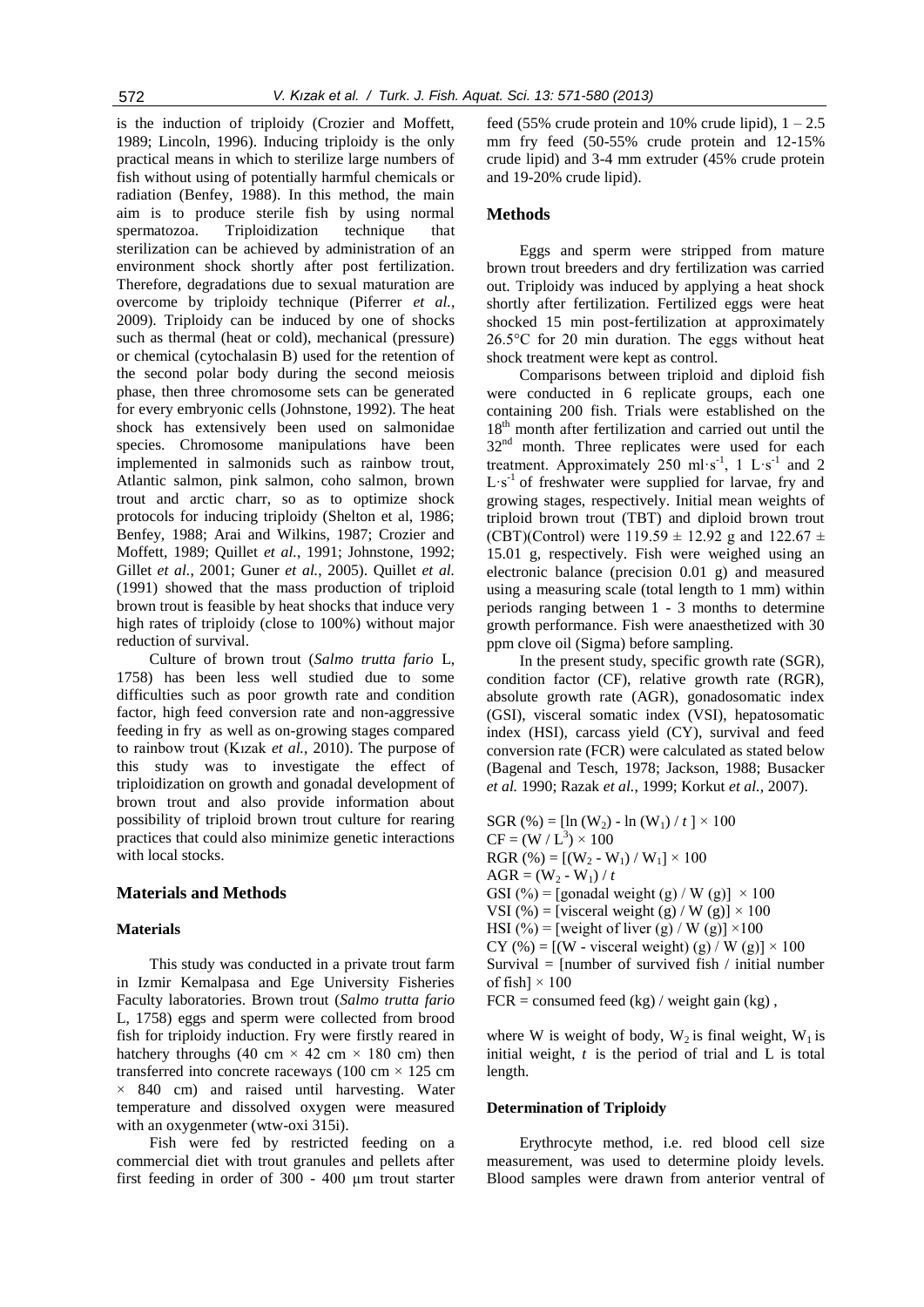body using the heart puncture technique by 2.5 ml syringe through hearts of triploid and diploids (n=400). Samples were kept in ice until analyses. Airdried blood smears were fixed in ethanol (96%) and stained with giemsa (5 ml 5% giemsa + 95 ml PBS, pH 6.8). Major and minor axes of erythrocytes on stained smears were measured under a light microscope at ×40 magnification by using an ocular micrometer with an each unit 2.5  $\mu$ m and then photographed. Sizes of erythrocytes were calculated according to Kankaya (1998).

#### **Assesment of Gonad Histology**

Ovaries and testis of fish were examined both morphologically and histologically. Gonad samples were taken from all trial groups randomly on the  $19<sup>th</sup>$ month after fertilization for histological examination of spermatogonium and oocytes. Fish were dissected  $2<sup>nd</sup>$  and  $14<sup>th</sup>$  months in summer periods after established the trial groups. Testis and ovaries were fixed in buffered formaldehyde (100 ml formaldehyde  $-40$  %, 4 g NaH<sub>2</sub>PO<sub>4</sub>H<sub>2</sub>O, 6 g NaHPO<sub>4</sub>, 900 ml distilled water). After 4 hours fixation, samples were washed out with 50% ethanol and kept in 70% ethanol. Sections of fixed samples (5 µm) were cut and stained with Haematoxylin & Eosin (Hinton, 1990) for light microscopic investigation of spermatogonium and oocyte under  $4 \times$  and  $20 \times$ magnifications. Histological sections were taken pictures.

#### **Statistical Analyses**

Data were expressed as mean  $\pm$  SE and evaluated by variance analyse method using the statistical package SPSS 14.0. Means were analyzed by the LSD test. Differences between groups were accepted as significant when P<0.05. Chi squared test  $(χ<sup>2</sup>)$  was carried out as a non-parametric test for SGR, FCR, RGR, AGR and CF. Differences in survival between groups were analyzed using Fischer's exact

**Table 1.** Physico-chemical conditions of water media

 $\chi^2$  test with 95% confidence interval.

#### **Results**

#### **Dissolved Oxygen and Water Temperature**

Water quality values were similar in all trials and remained within acceptable ranges throughout the research. Some water parameters of study media were given in Table 1.

The mean temperature and dissolved oxygen of source water were  $11.4 \pm 1.7$ °C and  $7.9 \pm 1.9$  ppm, respectively. Water temperatures were measured between 9.7-13.1°C, while dissolved oxygen between 6.9-9.8 ppm in all of trial groups.

#### **Growth Performances and Survival**

At the end of  $32<sup>nd</sup>$  month survival rates of TBT and CBT were recorded as  $79\% \pm 5.0$  and  $90\% \pm 5.3$ , respectively. No significant difference was observed in survival in both groups  $(P>0.05)$ , although it was higher in control group.

The final mean live weight and total length of TBT and CBT were measured as  $740.50 \pm 101.01$  g -37.83 cm and  $688.75 \pm 104.85$  g - 37.06 cm, respectively. Overall, there were no differences in growth between TBT and CBT (P>0.05). The growth parameters, SGR, CF, RGR, AGR and FCR are given in Table 2. Similarly, growth parameters of triploid and diploid brown trout were not statistically different  $(P>0.05)$ .

#### **Somatic Indices**

The somatic indices VSI, HSI and CY of both groups are given in Table 3. Indices did not differ between triploid and diploid brown trouts (P>0.05). At the end, gutted carcass weight of triploids were insignificantly greater than diploids.

The final live weight and indices of triploid and

|                                                   | $\sim$<br>∴aC∪                  | C a              | $_{\rm Total}$<br>hardness | Μg   | CDU<br>ນມ | $\overline{\phantom{0}}$<br>HCO   | NO <sub>2</sub> | NH <sub>a</sub> |
|---------------------------------------------------|---------------------------------|------------------|----------------------------|------|-----------|-----------------------------------|-----------------|-----------------|
| ⊦rest.<br>water                                   | $_{\rm 80}$                     | $\sim$           | 180                        | 24.3 | <u>.</u>  | $\sim$ $\sim$<br>$\epsilon$<br>◡. | $_{0.01}$       | $0.001^{-7}$    |
| $\alpha$ =<br>N <sub>0</sub><br>$N$ ota:<br>(nnm) | Silie<br>$\mathbf{D} \cap (mm)$ | (ppm) are absent |                            |      |           |                                   |                 |                 |

Note:  $CO_3$ <sup>=</sup>, NO<sub>3</sub> (ppm), PO<sub>4</sub> (ppm), Silis (ppm) are absent

**Table 2.** The growth performances of triploid and control brown trouts at the end of trials (mean  $\pm$  SE). (SGR: specific growth rate, CF: condition factor, RGR: relative growth rate, AGR: absolute growth rate, FCR: feed conversion rate)

| Parameters   | <b>TBT</b>        | <b>CBT</b>        |
|--------------|-------------------|-------------------|
| $SGR$ $(\%)$ | $0.39 \pm 0.04$   | $0.39 \pm 0.03$   |
| CF.          | $1.37 \pm 0.05$   | $1.36 \pm 0.08$   |
| $RGR(\% )$   | $0.011 \pm 0.003$ | $0.011 \pm 0.002$ |
| AGR          | $1.35 \pm 0.24$   | $1.26 \pm 0.23$   |
| <b>FCR</b>   | $0.48 \pm 0.10$   | $0.52 \pm 0.10$   |

Values are presented as mean **±** SE. Values in the same row having no superscript letter indicates insignificant differences between groups  $(P>0.05)$ .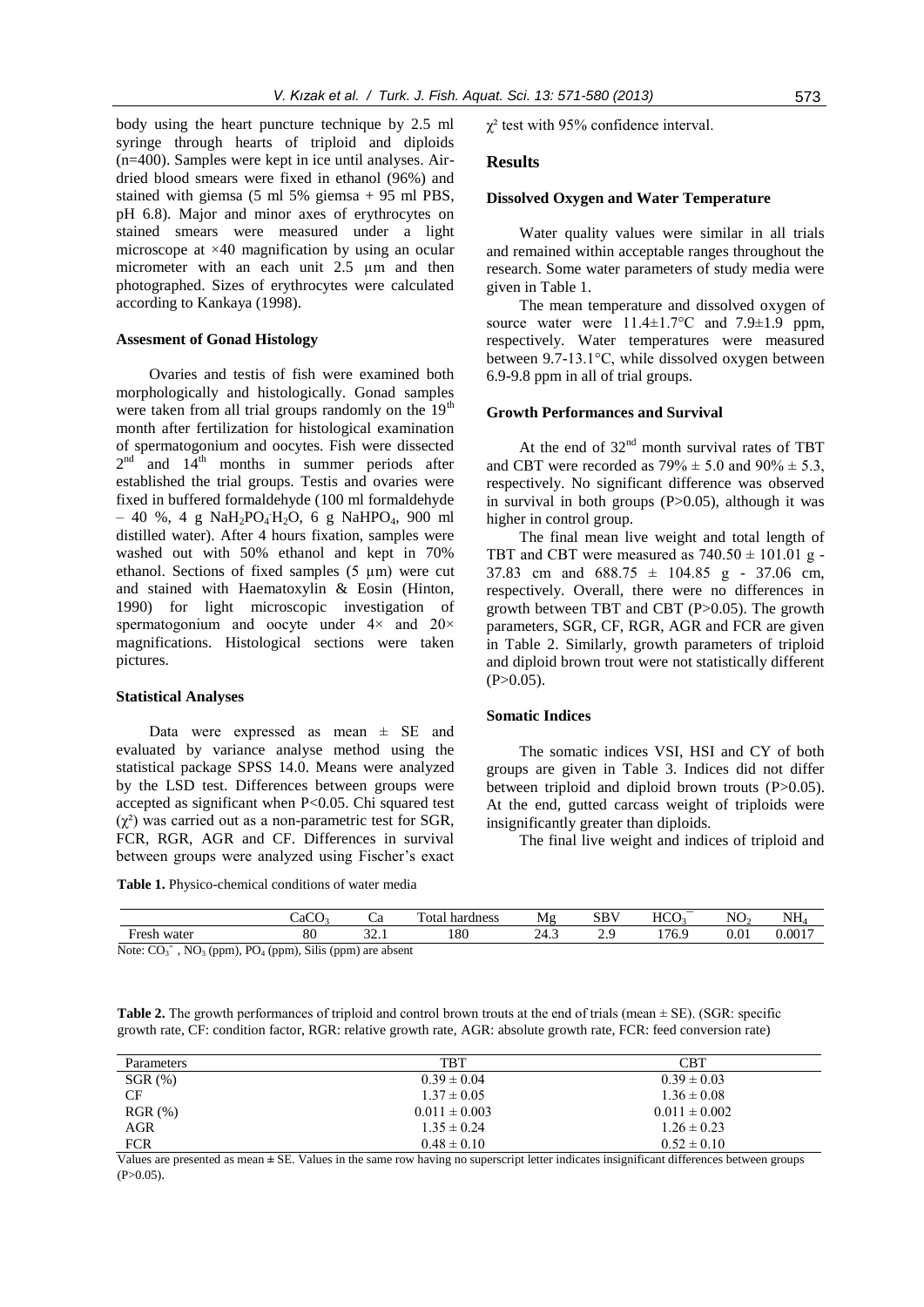**Table 3.** Somatic indices of triploid ve control brown trout (VSI: visceral somatic index, HSI: hepatosomatic index, CY: carcass yield)

| <b>INDEX</b> | <b>TBT</b>      | CBT                                                          |
|--------------|-----------------|--------------------------------------------------------------|
| VSI(%)       | $12.9 \pm 1.77$ | $14.2 \pm 2.01$                                              |
| $HSI$ (%)    | $1.79 \pm 0.30$ | $1.57 \pm 0.20$                                              |
| CY(%)        | $82.0 \pm 1.77$ | $81.2 \pm 2.01$                                              |
| ---          | .               | المحامل المتحدث والمتحدث والمتحدث المستحدث والمتحدث والمتحدث |

Values are presented as mean **±** SE. Values in the same row having no superscript letter indicates insignificant differences between groups  $(P>0.05)$ .

Table 4. Final live weight and indices of triploid ve control brown trout in both sexes (W<sub>2</sub>: final live weight, GSI: gonadosomatic index, VSI: visceral somatic index, HSI: hepatosomatic index, CY: carcass yield)

|           | Triploid male        | Diploid male         | Triploid female                | Diploid female       |
|-----------|----------------------|----------------------|--------------------------------|----------------------|
| $W_2(g)$  | 696.11               | 597.95               | 784.89                         | 779.55               |
| $GSI(\%)$ | .93                  | 2.73                 | $4.70^{\rm a}$                 | $6.50^{b}$           |
| VSI(%)    | 10.91                | 15.9                 | 14.90                          | 12.50                |
| $HSI(\%)$ | .42                  | 1.75                 | 2.16                           | 1.39                 |
| CY(%)     | 84.00                | 81.39                | 80.00                          | 81.08                |
| ---       | $\sim$ $\sim$<br>. . | $\sim$ $\sim$<br>. . | $\sim$ $\sim$<br>$\sim$ $\sim$ | $\sim$ $\sim$ $\sim$ |

Values are presented as mean **±** SE. Values in the same row having different superscript letters are significantly different (P<0.05).

control brown trout in both sexes were given in Table 4. Female fish gained more weight than males.

GSI of female brown trout in TBT and CBT groups were 4.70% and 6.50%, respectively (Table 4). Ovaries examined from triploids were smaller and less developed (Figure 1). The GSI were significantly higher (P<0.05) in diploid females than triploid females. Indices were recorded low due to lower gonadal development in summer period.

GSI of male brown trout in TBT and CBT groups were 1.93% and 2.73%, respectively (Table 4). The GSI of triploid and diploid male fish did not differ significantly (P>0.05). Males had almost normal gonadal development. The appearance of testes in diploids was elongated whereas asymmetrically shaped in triploid males (Figure 4).

#### **External Morphology and Histology of Gonads**

Morphological and histological analyses shows that the fish of TBT group consist of 44.4% female and 55.6% male. The ratio of female and male fish within CBT group were 45% and 55%, respectively. The proportion of females and males in triploid and diploid was similar.

Triploid females had rudimentary ovaries (Figure 1) containing perinucleolar oocytes (Figure 2), while vitellogenic oocytes, oil droplets and egg protein particles were observed in ovaries of diploid females within CBT (Figure 3). Regarding of histologic sections, triploid females were understood to be sterile.

Triploid males seem to exhibit normal gonadal development when examined histologically. Seminifer tubules, spermatagonia, primer spermatocyte, seconder spermatocyte, spermatids, spermatazoa and leyding cells were identified in testis of triploid males (Figure 4-5).

Seminifer tubules spermatagonia, primer spermatocyte, sekonder spermatocyte, spermatid, spermatazoa and leyding cells were identified in testis of diploid males (Figure 6).

#### **Determination of Triploidy**

Triploidy was controlled by analysis of red blood cells and verified by determining the size of erythrocytes. The mean size of erythrocytes in triploids were greater than those of diploids. Mean erythrocyte size was 14.6±0.34 µm in triploid and  $11.3\pm0.26$  µm in diploid brown trouts. The difference between erythrocyte sizes was found significant as a result of variance analysis  $(P<0.05)$ . The erythrocytes of triploid and diploid fish under light microscopy has shown in Figure 7. Triploidy rate was determined as 95% by applying heat shock in TBT group.

#### **Discussion**

In present study, despite survival rate was lower in triploids than in diploids at the end of trial, difference between groups was insignificant (P>0.05). Survival rates were in accordance with results of some studies that were carried out salmonidae species. It was cited that survival of triploid rainbow trout, obtained by heat shock triploidization, was lower than control (Solar *et al.*, 1987). Ojolick *et al.* (1995) reported that survival of triploid and diploid rainbow trout were 68.5% and 39%, respectively. Bonnet *et al.* (1999) indicated that mortality rate was around 20.4% for triploid and diploid rainbow trout until market size. Sutterlin *et al.* (1987) reported that triploid hybrid Atlantic salmon showed higher survival than triploid Atlantic salmon, while Oppedal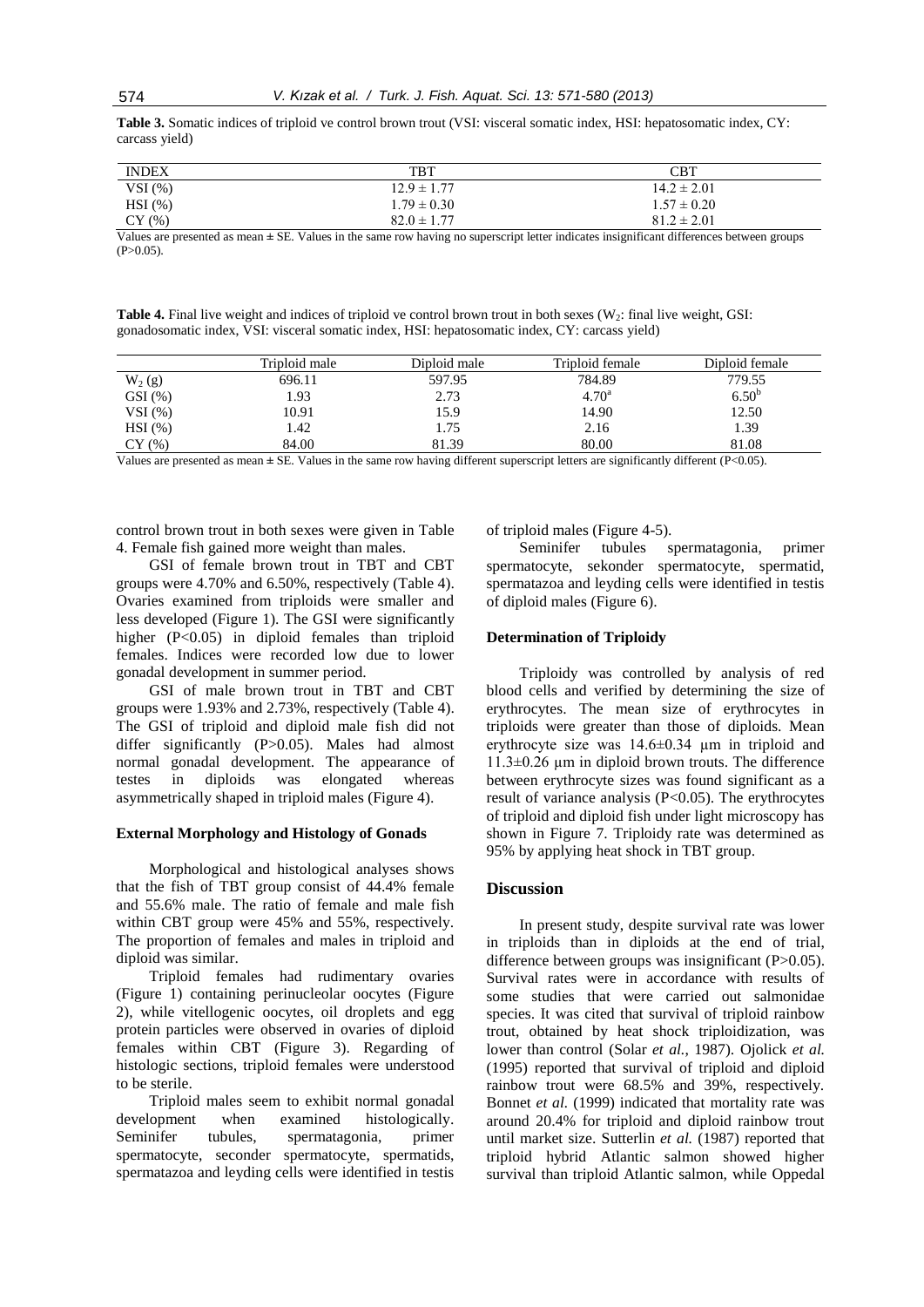

Figure 1. Macroscopical appearance of triploid ovarium in the female brown trout on the 19<sup>th</sup> month post-fertilization.



**Figure 2.** Histological section of triploid brown trout female ovarium on the  $19<sup>th</sup>$  month post-fertilization. Bar = 40 µm. Abbreviation: pno, perinucleolar oocytes.



**Figure 3.** Histological section of diploid brown trout female ovarium on the  $19<sup>th</sup>$  month post-fertilization. Bar = 250  $\mu$ m. Abbreviations: vgo, vitellogenic oocytes; od, oil droplets; epp, egg protein particles.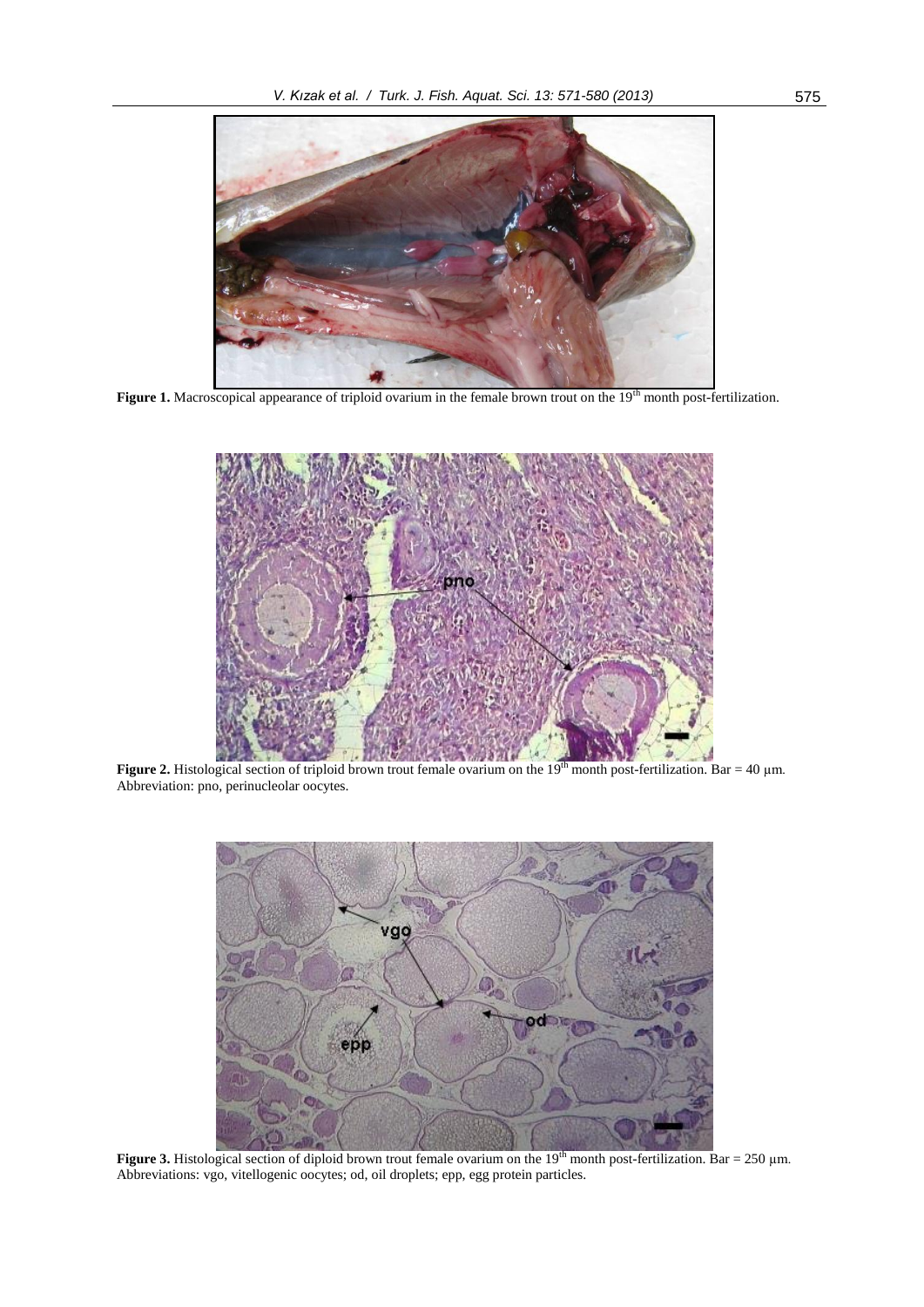

**Figure 4.** Macroscopical appearance of triploid testis in the male brown trout on the 19<sup>th</sup> month post-fertilization.



**Figure 5.** Transverse section of a triploid brown trout male testis on the  $19<sup>th</sup>$  month post-fertilization. Bar = 20  $\mu$ m. Abbreviations: smt, seminifer tubules; spg, spermatagonia; pspt, primer spermatocyte; sspt, sekonder spermatocyte; spmt, spermatid; spmz, spermatazoa; lc, leyding cells.



**Figure 6.** Transverse section of a diploid brown trout male testis on the 19<sup>th</sup> month post-fertilization. Bar = 20  $\mu$ m. Abbreviations: smt, seminifer tubules; spg, spermatagonia; pspt, primer spermatocyte; sspt, sekonder spermatocyte; spmt, spermatid; spmz, spermatazoa; lc, leyding cells.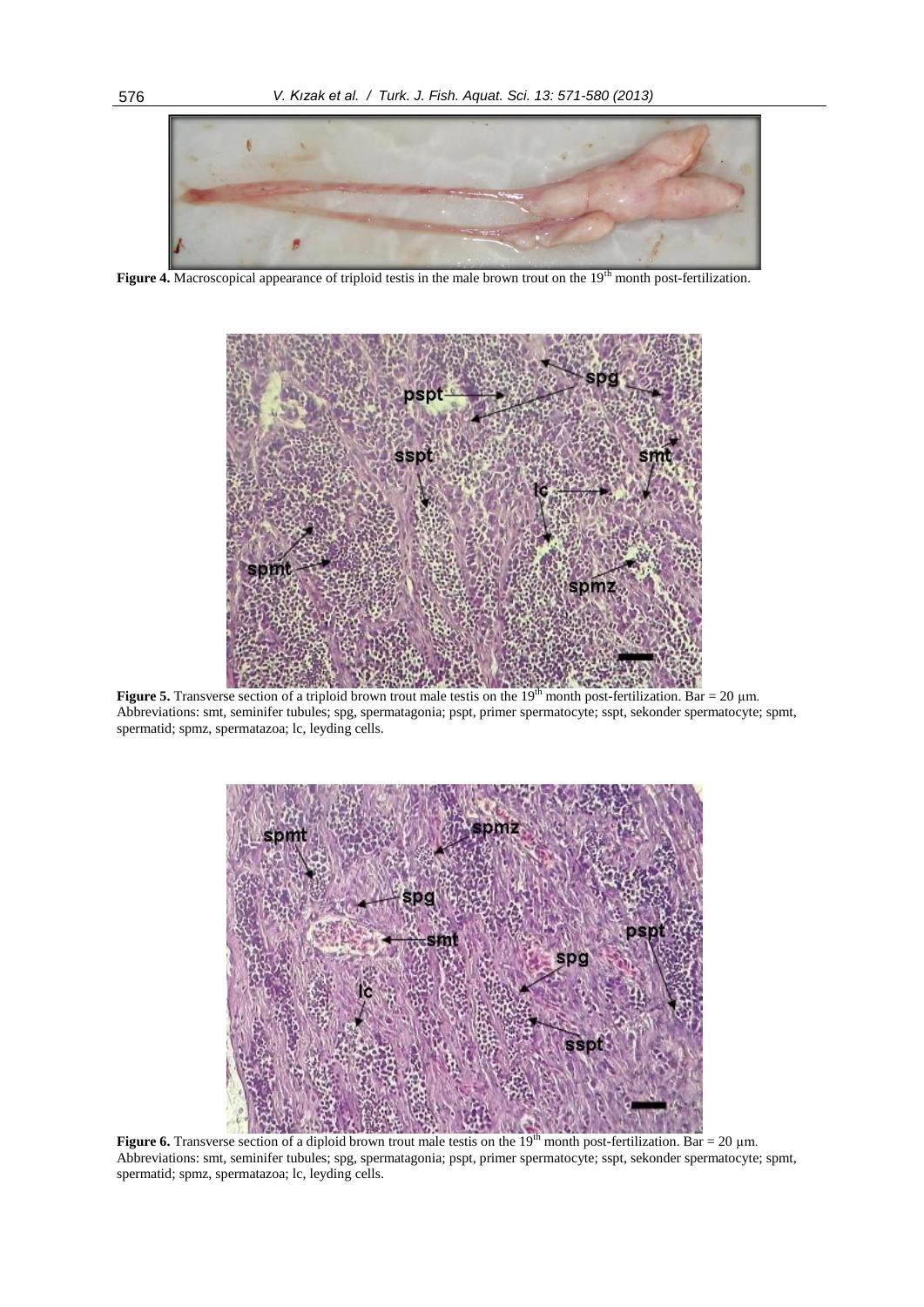

**Figure 7.** Erythrocytes of diploid (left) and triploid (right) brown trouts (×40 magnification, each unit 2.5 µm).

*et al.* (2003) indicated that the survival rate of triploid Atlantic salmon seems to be similar or even higher than those of diploids. In another study, it was observed that there is no difference between triploid and diploid Atlantic salmon in terms of survivals (McGeachy *et al.*, 1995).

Growth differences were not observed between TBT and CBT groups (P>0.05), so triploids showed no superiority in growth over diploids. At the end of trials, the fish in TBT and CBT groups reached to 740.50 g and 689.75 g live weight, respectively. Although there was no statistical difference in weight between triploid and diploid at 32 months of age, it can be said that triploid fish in TBT shows better growth than diploid fish in control group. Generally, growth advantage of triploid fish is expected after sexual maturation, when somatic growth of diploid fish is usually suppressed by the reproductive process (Purdom, 1983; Koedprang and Na-Nakorn, 2000). Oppedal *et al.* (2003) reported that triploid Atlantic salmon has a similar or better growth rate comparing with diploid Atlantic salmon. Except for Salmonidae species some studies reported that triploid chinese catfish (*Clarias fuscus*) had better growth rate than diploids (Qin *et al.*, 1998), while diploid hybrid stripped bass grew faster than triploids (Kerby *et al.*, 2002). On the other hand, there was no difference between triploid and diploid on seabass in terms of weight gain (Felip *et al.*, 1997).

There was also no difference between groups in terms of growth parameters (P>0.05). FCR was lower for TBT than for control  $(P>0.05)$ , which suggests that the triploids were more efficient at converting feed into live weight. On the other hand, FCRs recorded very low in both groups because of considerably lower specific growth rates (Table 2). Bhat *et al.* (2011) demonstrated that the length of restricted feeding and subsequent appetite feeding periods influenced growth performance and feed efficiency. In the present study, feeding regime was applied as restricted that caused very low SGR and FCR throughout trials.

Female and male ratio were 44.4% and 55.6% respectively in TBT, while 45% female and 55% male

were recorded for CBT. When the growths are compared in terms of same sexes, it was revealed that final mean live weight was higher in triploid male and female than in diploid ones (Table 4), but difference between same sexes was not significant (P>0.05). Any growth advantage of triploids is generally realized only for females, and only during the spawning period of the diploids, when growth of the latter decreases or stops entirely (Benfey, 1988). In the present study female triploids were considerably larger than diploid and triploid males.

There are three different variables that should be taken into account in triploidy studies; the time after fertilization when the shock was applied, the temperature of the shock and the duration of the shock (Felip *et al.*, 1997). Crozier and Moffett (1989) indicated that heat shock applied to brown trout eggs after insemination is capable of producing triploids. In the present study, triploidization was done succesfully and heat shocking at 26.5°C resulted in high percentage of triploid rate obtained as 95%. Quillet *et al.* (1991) optimized production of triploid brown trout by applying heat shock at 28°C that induced high rates of triploidy (nearly 100%) without causing much mortality. Okada (1985), Loopstra and Hansen (2008) reported 86% and 100% triploidy, respectively in rainbow trout by hydrostatic pressure. 77-91% triploidy rate was obtained in *Salmo trutta* species by heat shock at 29°C for different durations (Arai and Wilkins, 1987). Crozier and Moffett (1989) stated that heat shock of 28°C of 10 min duration initiated 5-15 min post-fertilization produced high rates of triploidy in brown trout. Brydges and Benfey (1991) found that the optimum hydrostatic pressure was in the range of 5.5 to 6.5 min at 9.5-10.5 kpsi, applied 25-30 min post-fertilization for triploid brown trout. Guner *et al.* (2005) achieved 85% and 100% triploidy in rainbow trout applying two different heat shock. McGeachy *et al.* (1995) obtained 86% triploidy in Atlantic salmon by pressure shock. 100% triploidy was achieved on seabass (*Dicentrarchus labrax*) and turbot (*Scophthalmus maximus*) by cold shock with 0°C (Felip *et al.*, 1997; Piferrer *et al.,* 2003). Pradeep *et al.* (2012) reported 94.4% and 98.8% triploidy on hybrid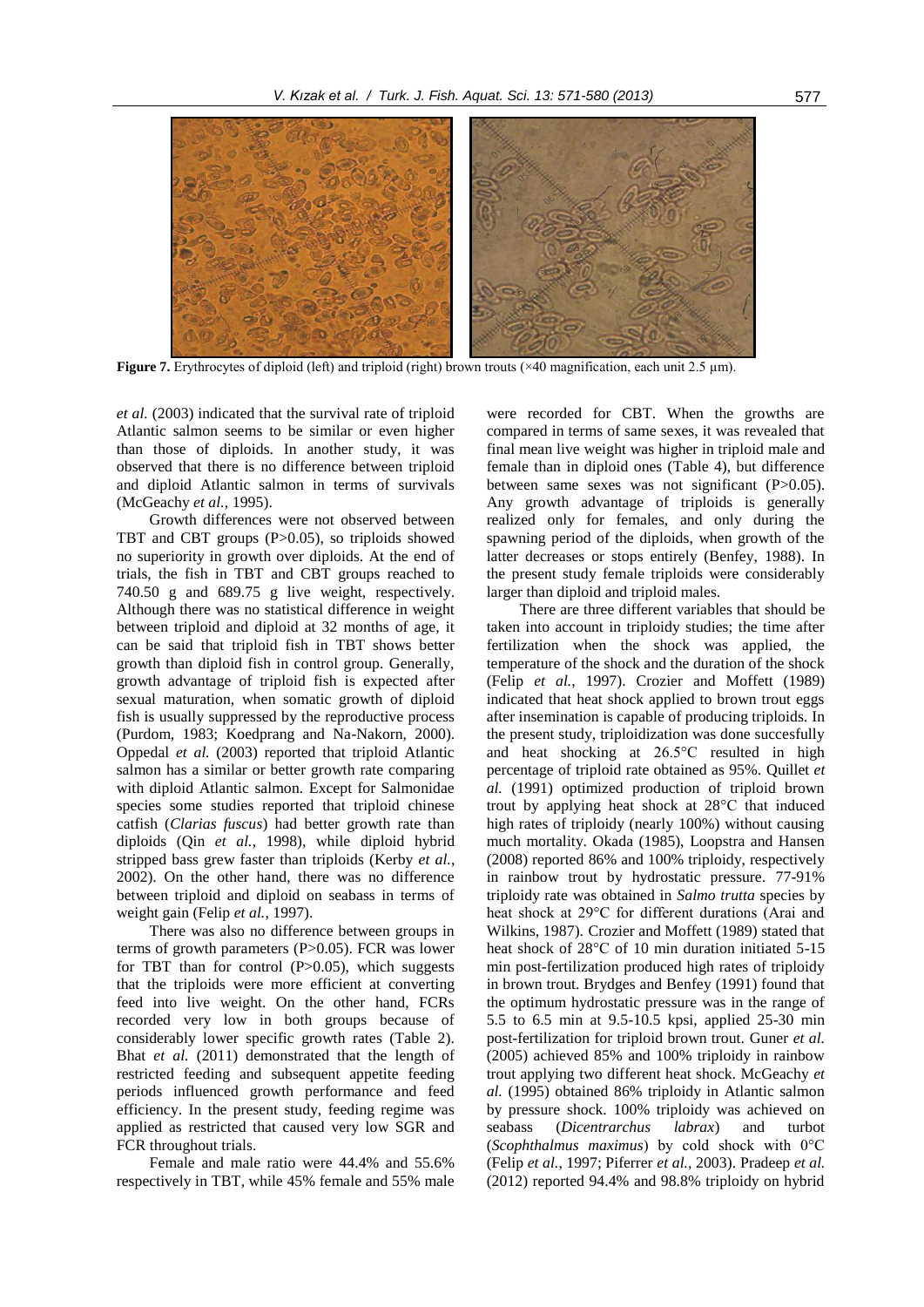red tilapia by heat and cold shocks. In another study, 72.5% triploidy was recorded by cold shock on *Puntius gonionotus* (Koedprang and Na-Nakorn, 2000). According to the aforementioned studies, the success of triploidy may vary depending on species and inducing methods.

There are different methods for determining of triploids (Purdom, 1993; Pandian and Koteeswaran, 1998) and one of them is measuring the size of erythrocytes. Triploid cells have 50% more DNA than diploid cells, their nuclei and the cells themselves are significantly larger than diploid nuclei and cells (Benfey, 1988). Red blood cell shows significantly differences in terms of size among ploidies (Benfey, 1999). Crozier and Moffett (1989) reported that measurement of the major axis of eryhtrocytes were applied to brown trout. Piferrer *et al.* (2003) determined the triploidy rate on turbot by measuring the major axis of red blood cells. Measurement of red blood cells is an alternative way to understand the ploidy levels of fish without sacrificing them. Moreover, it is more practical, rapid and inexpensive assay for triploidy determination when comparing with karyotype analyses (Koedprang and Na-Nakorn, 2000; Gao *et al.*, 2007). Microscopic observation of erythrocyte cells showed that erythrocyte sizes in TBT and CBT were determined as 14.6  $\mu$ m and 11.3 µm, respectively (Figure 7). The mean size of triploids were greater than those of diploids (P<0.05). These results confirmed that controls were diploid, while heat-shocked fish were triploid. The erythrocyte sizes of triploid *Puntius gonionotus* were reported approximately 1.63 times larger because of having extra chromosome set than diploid erythrocytes (Koedprang and Na-Nakorn, 2000). The results of present study revealed an increase in erythrocyte size in agreement with previously reported on triploid fish species such as turbot, catfish, sea trout, hybrid red tilapia, sea bass and rainbow trout (Crozier and Moffett, 1989; Felip *et al.*, 1997; Kankaya, 1998; Qin *et al.*, 1998; Piferrer *et al.*, 2003; Cal *et al.*, 2006; Pradeep *et al.*, 2012 ).

Kerby *et al.* (2002) confirmed the sterility of triploids by examining gonads that remained reduced and dysfunctional. Although there is no significant difference between TBT and CBT groups in terms of GSI (P>0.05), it was observed that GSI of triploid females was lower than diploid females and also difference between them is statistically significant (P<0.05) (Table 4). Our results support of Lincoln and Scott (1984) in which GSI differences was observed between diploid and triploid rainbow trouts and diploid females have well developed ovaries. Felip *et al.* (2001) stated that diploid females reached to sexual maturity while triploid females did not, so that their GSI remained a low level. The gonadal development of triploids is retarded to a much greater extent in females than in males (Benfey, 1988). In present study, GSI of triploid males were found to be lower than diploid males whereas no significant

difference was found in the weight of testes between them (P>0.05). Comparison of GSI with growing shows that the highest growth rate was observed in TBT group that have lowest GSI level (Table 4). From this point, it can be considered that somatic growth of fish could increased by decreased gonadal development. The growth advantage of triploid females over diploid females in salmonidae generally occurs during the spawning period when growth of diploids decreases or stops in association with development of ovaries (Benfey *et al.*, 1989; Bonnet *et al.*, 1999).

Benfey (1988) reported that only one late perinucleolar stage was found in a single triploid pink salmon which appears to be a typical triploid fish and all the triploid females had ovaries apparently devoid of oocytes. In present study, perinucleolar oocytes were observed in ovaries of triploid brown trout females which were understood to be sterile (Figure 2). Histological analyses showed that diploid female brown trouts had ovaries containing oocytes in different vitellogenic stages (Figure 3). Ovarium of triploid rainbow trout females were reported as less developed gonads that contain oogonia and but no primary oocytes, so these fish were indicated as sterile (Lincoln and Scott, 1984). According to Okada (1985), none of triploid rainbow trout females reached to sexual maturity and the reproductive cells remained stable in oogonia stage until  $37<sup>th</sup>$  month. At an age when diploid females have ovaries full of oocytes, triploid females have string-like gonads lacking significant numbers of developing oocytes, whereas triploid males tend to develop testes similar in size and appearance as diploid males (Krisfalusi *et al.*, 2000). Triploid males are generally not considered of benefit of aquaculture because of their progression through spermatogenesis (Felip *et al.*, 1999). Seminifer tubules, spermatagonia, primer spermatocyte, seconder spermatocyte, spermatids, spermatazoa and leyding cells were identified in testis of triploid brown trout males (Figure 5). Lincoln and Scott (1984) reported that triploid rainbow trout males have well-developed testis which contained mostly spermatocyte rather than spermatozoa, unlike in diploid testis. Similar results were also reported for diploid and triploid turbot (Cal *et al.*, 2006).

VSI is generally used for determining the effect of diets on visceral organs (Korkut *et al.*, 2007). There is no significant difference between TBT and CBT in terms of VSI (P>0.05) (Table 3). Gillet *et al.* (2001) cited that VSI of *Salvelinus alpinus* is lower in triploid males. It can be considered that sterilization causes somatic growth instead of developing reproductive traits, because of that VSI being lower in triploids. Induction of triploidy positively influences body and fillet development mainly by muscle fibre hypertrophy (Werner *et al.*, 2008). Carcass yield occured higher in male of TBT than CBT males (P>0.05). Gillet *et al.* (2001) found that carcass somatic index of diploid Arctic charr females were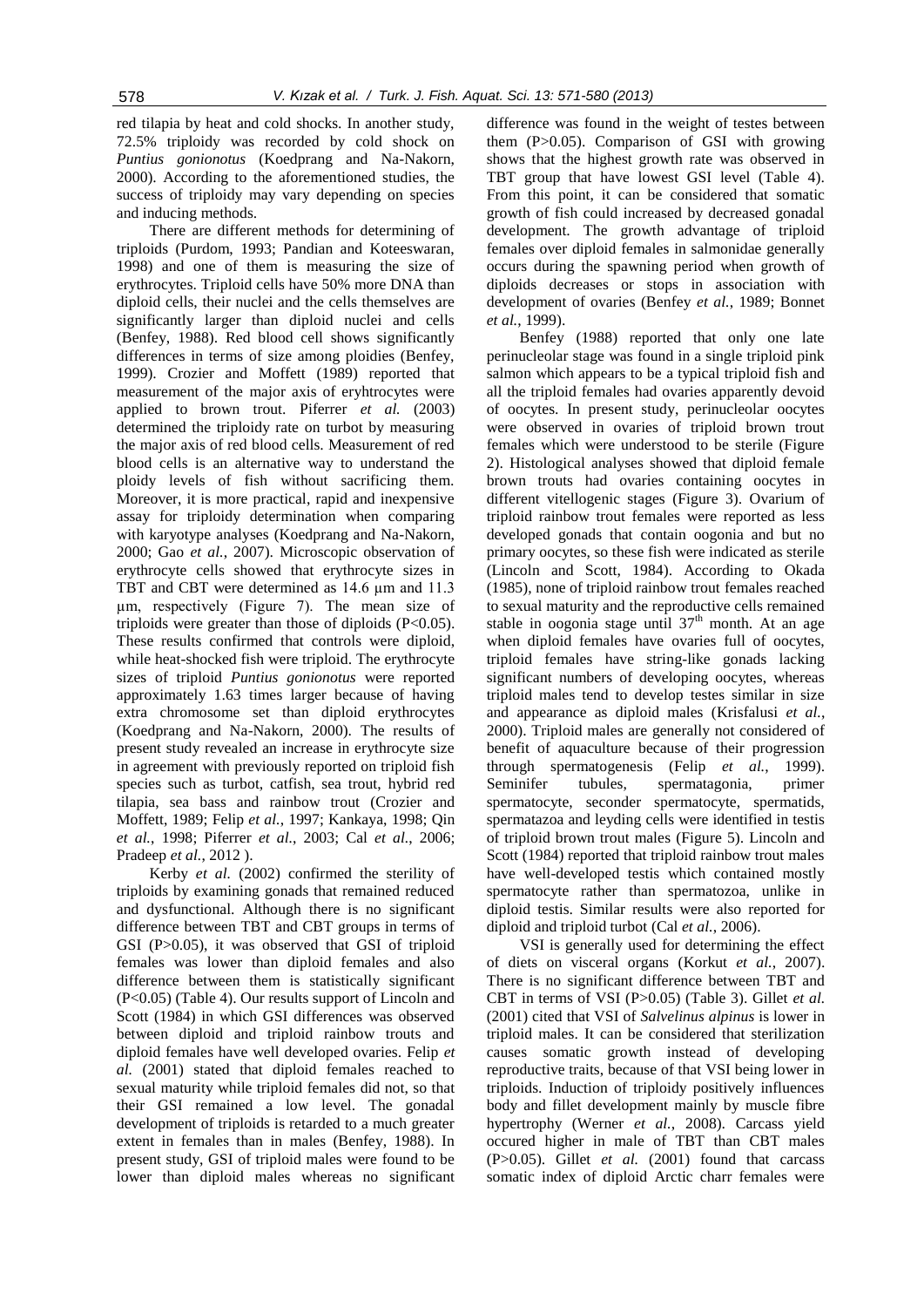significantly reduced that of immature triploids. In present study, when carcass yield, VSI and HSI are taken into account, it was obviously revealed that triploid females and males developed more than diploids. The situation of lower GSI and higher VSI in triploid brown trout females might be explained by containing significant quantities of visceral fat. The fat content was reported significantly greater for triploid *C. gariepinus* (Henken *et al.*, 1987).

In conclusion, despite triploidy induction could not cause a significant increase in size, the growth performance characteristics were determined better in triploid brown trout comparing with diploids. Induced triploidy is widely accepted as the most effective method for producing sterile fish for aquaculture and fisheries management, whereas the only clear differences relate to the effects of impaired gametogenesis on the reproductive physiology and behaviour of triploids, especially in females which are useful for practical fish culture to avoid the economically detrimental effects of maturation (Benfey, 1988; 1999). In order to make more reliable analysis on growth performance and rantability, further studies are encouraged to work with all-female population in details. On the other hand, triploidy production in hatchery programs would potentially minimize genetic interactions with local stocks and encourage such studies on triploid fish.

#### **References**

- Arai, K. and Wilkins, N.P. 1987. Triploidization of brown trout (*Salmo trutta*) by heat shocks. Aquaculture, 64: 97-103. doi: 10.1016/0044-8486(86)90345-0
- Bagenal, T.B. and Tesch, F.W. 1978. Age and growth. In: T. Bagenal (Ed.), Methods for Assessment of Fish Production in Freshwaters, 3<sup>rd</sup> edition, Blackwell Scientific Publications, Oxford: 101-136.
- Benfey, T.J.N. 1988. The reproductive physiology of triploid Pacific salmonids. PhD. thesis. British Columbia: The University of British Columbia.
- Benfey, T.J., Dye, H.M., Solar, I.I. and Donaldson, E.M. 1989. The growth and reproductive endocrinology of adult triploid Pacific salmonids. Fish Physiol. Biochem., 6(2): 113-120. doi: 10.1007/BF01875483
- Benfey, T.J. 1999. The physiology and behaviour of triploid fishes. Rev. Fish. Sci., 7: 39–67. doi: 10.1080/10641269991319162
- Bhat, S.A., Chalkoo, S.R. and Shammi, Q.J. 2011. Nutrient Utilization and Food Conversion of Rainbow Trout, *Onchorhynchus mykiss*, Subjected to Mixed Feeding Schedules. Turkish Journal of Fisheries and Aquatic Sciences, 11: 273-281. doi: 10.4194/trjfas.2011.0212
- Bonnet, S., Haffray, P., Blanc, J.M., Vallee, F., Vauchez, C., Faure, A. and Fauconneau, B. 1999. Genetic variation in growth parameters until commercial size in diploid and triploid freshwater rainbow trout *Oncorhynchus mykiss* and seawater brown trout *Salmo trutta*. Aquaculture, 173: 359-375. doi: 10.1016/S0044-8486(98)00460-8
- Bromage, N. 1992. Propagation and Stock Improvement. In: J. Sheperd and N. Bromage (Eds.), Intensive fish farming, Blackwell Scientific Publications, Oxford:

103-150

- Brydges, K. and Benfey, T.J. 1991. Triploid brown trout (*Salmo trutta*) produced by hydrostatic pressure shock. Bull. Aquacul. Assoc. Canada, 91(3): 31-33.
- Busacker, G.P., Adelman, I.R. and Goolish, E.M. 1990. Growth. In: C.B. Schreck and P.B. Moyle (Eds), Methods for Fish Biology, American Fisheries Society, Maryland: 363-387.
- Cal, R.M., Vidal, S., Gomez, C., Blazquez, B.A., Martinez, P. and Piferrer, F. 2006. Growth and gonadal development in diploid and triploid turbot (*Scophthalmus maximus*). Aquaculture, 251: 99-108. doi: 10.1016/j.aquaculture.2005.05.010
- Crozier, W.W. and Moffett, I.J.J. 1989. Experimental production of triploid brown trout, *Salmo trutta* L., using heat shock. Aquaculture and Fisheries Management, 20: 343-353. doi: 10.1111/j.1365- 2109.1989.tb00362.x
- Felip, A., Zanuy, S., Carrillo, M., Martinez, G., Ramos, J. and Piferrer, F. 1997. Optimal conditions for the induction of triploidy in the sea bass (*Dicentrarchus labrax* L.). Aquaculture, 152: 287-298. doi: 10.1016/S0044-8486(96)01509-8
- Felip, A., Zanuy, S., Carrillo, M., Piferrer, F. 1999. Growth and gonadal development in triploid sea bass (*Dicentrarchus labrax* L.) during the first two years of age. Aquaculture, 173: 389-399. doi: 10.1016/S0044- 8486(98)00464-5
- Felip, A., Piferrer, F., Carrillo, M. and Zanuy, S. 2001. Comparison of the gonadal development and plasma levels of sex steroid hormones in diploid and triploid sea bass, *Dicentrarchus labrax* L.. Journal of Experimental Zoology, 290: 384-395. doi: 10.1002/jez.1079
- Gao, Z., Wang, W., Abbas, K., Zhou, X., Yang, Y., Diana, J.S., Wang, H., Wang, H., Li, Y., Sun, Y. 2007. Haematological characterization of loach *Misgurnus anguillicaudatus*: Comparison among diploid, triploid and tetraploid specimens. Comparative Biochemistry and Physiology PartA, 147: 1001-1008. doi: 10.1016/j.cbpa.2007.03.006
- Gillet, C., Vauchez, C. and Haffray, P. 2001. Triploidy induced by pressure shock in Arctic charr (*Salvelinus alpinus*): growth, survival and maturation until the third year. Aquat. Living Resour., 14: 327-334. doi: 10.1016/S0990-7440(01)01129-9
- Guner, Y., Kayim, M., Kizak, V. and Gulu, K. 2005. Production and performance of triploid rainbow trout in Turkey. Indian Vet. J., 82: 1077-1079.
- Henken, A.M., Brunink, A.M., Richter, C.J.J. 1987. Differences in growth rate and feed utilization between diploid and triploid African catfish, *Clarias gariepinus* Burchell 1822.. Aquaculture, 63: 233-242. doi: 10.1016/0044-8486(87)90075-5
- Hinton, D.E. 1990. Histological Techniques. In: C.B. Schreck and P.B. Moyle (Eds.), Methods for Fish Biology, American Fisheries Society, Maryland: 191- 209.
- Jackson, A. 1988. Growth, nutrition and feeding. In: L. Laird and T. Needham (Eds.), Salmon and Trout Farming, Ellis Horwood Boks: 202-216.
- Johnstone, R. 1992. Production and performance of triploid Atlantic salmon in Scotland. Scottish Aquaculture Research Report Number 2.
- Kankaya, E. 1998. A study on inducing of triploidy by heat shock in rainbow trout (*Oncorhynchus mykiss* W., 1792) (In Turkish). MSc. thesis. Van: Yüzüncü Yıl